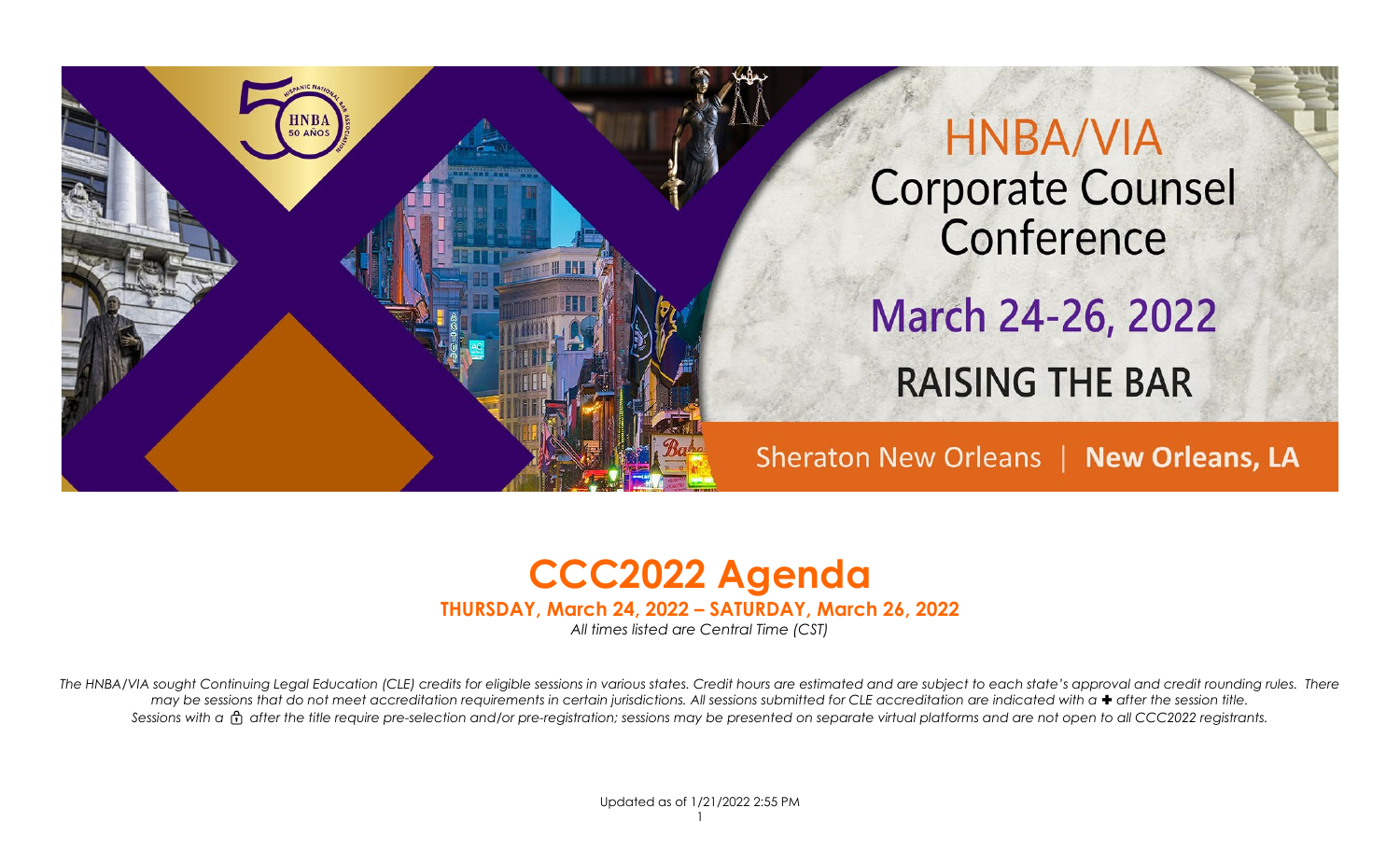| <b>WEDNESDAY, MARCH 23, 2022</b>                                                            |                                                                                                                                                                                                                                          |  |  |  |
|---------------------------------------------------------------------------------------------|------------------------------------------------------------------------------------------------------------------------------------------------------------------------------------------------------------------------------------------|--|--|--|
| $6:00 \text{ pm} - 9:00 \text{ pm}$<br><b>PODER25™ Welcome Reception &amp; Power Dinner</b> |                                                                                                                                                                                                                                          |  |  |  |
|                                                                                             | Welcome Remarks<br>José Ramón González, PODER25 Advisory Member, Chief Legal Officer and Corporate Secretary, Equitable Holdings, New York, NY<br>Javier Flores, HNBA VP of Programs - Su Carrera, Partner, Dinsmore & Shohl, Boston, MA |  |  |  |

| THURSDAY, MARCH 24, 2022              |                                                                                                                                                                                                                                                                    |  |  |
|---------------------------------------|--------------------------------------------------------------------------------------------------------------------------------------------------------------------------------------------------------------------------------------------------------------------|--|--|
| $8:00$ am $-$ 9:00 am                 | PODER25™ Welcome Breakfast & Start-Ups f                                                                                                                                                                                                                           |  |  |
|                                       | <b>Welcome Remarks</b><br>José Ramón González, PODER25 Advisory Member, VP & General Counsel, Honeywell Intelligrated, Cincinatti, OH<br>Javier Flores, HNBA VP of Programs - Su Carrera, Partner, Dinsmore & Shohl, Boston, MA                                    |  |  |
| $9:00$ am - 10:30 am                  | <b>Elevate Your Profile with PODER25 Members</b><br>Angel Gomez, PODER25 Facilitator, Executive Coach, Angel Gomez Consulting, Los Angeles, CA                                                                                                                     |  |  |
| 10:30 $\text{am}$ – 10:45 $\text{am}$ | <b>Break</b>                                                                                                                                                                                                                                                       |  |  |
| 10:45 $am - 12:00$ pm                 | What No One Ever Told You About Internal Selection Processes: Strategies for Leveraging Succession Planning and Interviewing with Business Executives                                                                                                              |  |  |
| 12:00 pm $-1:15$ pm                   | <b>Corporate Decision-Makers Luncheon</b><br>José Ramón González, PODER25 Advisory Member, Chief Legal Officer and Corporate Secretary, Equitable Holdings, New York, NY<br>Javier Flores, HNBA VP of Programs - Su Carrera, Partner, Dinsmore & Shohl, Boston, MA |  |  |
| $1:15$ pm $-1:30$ pm                  | <b>Break</b>                                                                                                                                                                                                                                                       |  |  |
| $1:30$ pm $-3:00$ pm                  | Leading Practices for Measuring Diversity, Equity and Inclusion as Part of Your Environmental, Social and Governance Reporting: What Senior Executives<br><b>Must Know</b>                                                                                         |  |  |
| $3:00 \text{ pm} - 3:15 \text{ pm}$   | <b>Break</b>                                                                                                                                                                                                                                                       |  |  |
| $3:15$ pm $-$ 4:45 pm                 | PODER25 Presents: The Association Club - Enlist, Explore, Engage                                                                                                                                                                                                   |  |  |
| 4:45 pm $-$ 5:00 pm                   | <b>Closing Remarks</b>                                                                                                                                                                                                                                             |  |  |
| $6:00$ PM $-$ 9:00 PM                 | <b>HNBA Corporate Counsel Conference Welcome Reception</b>                                                                                                                                                                                                         |  |  |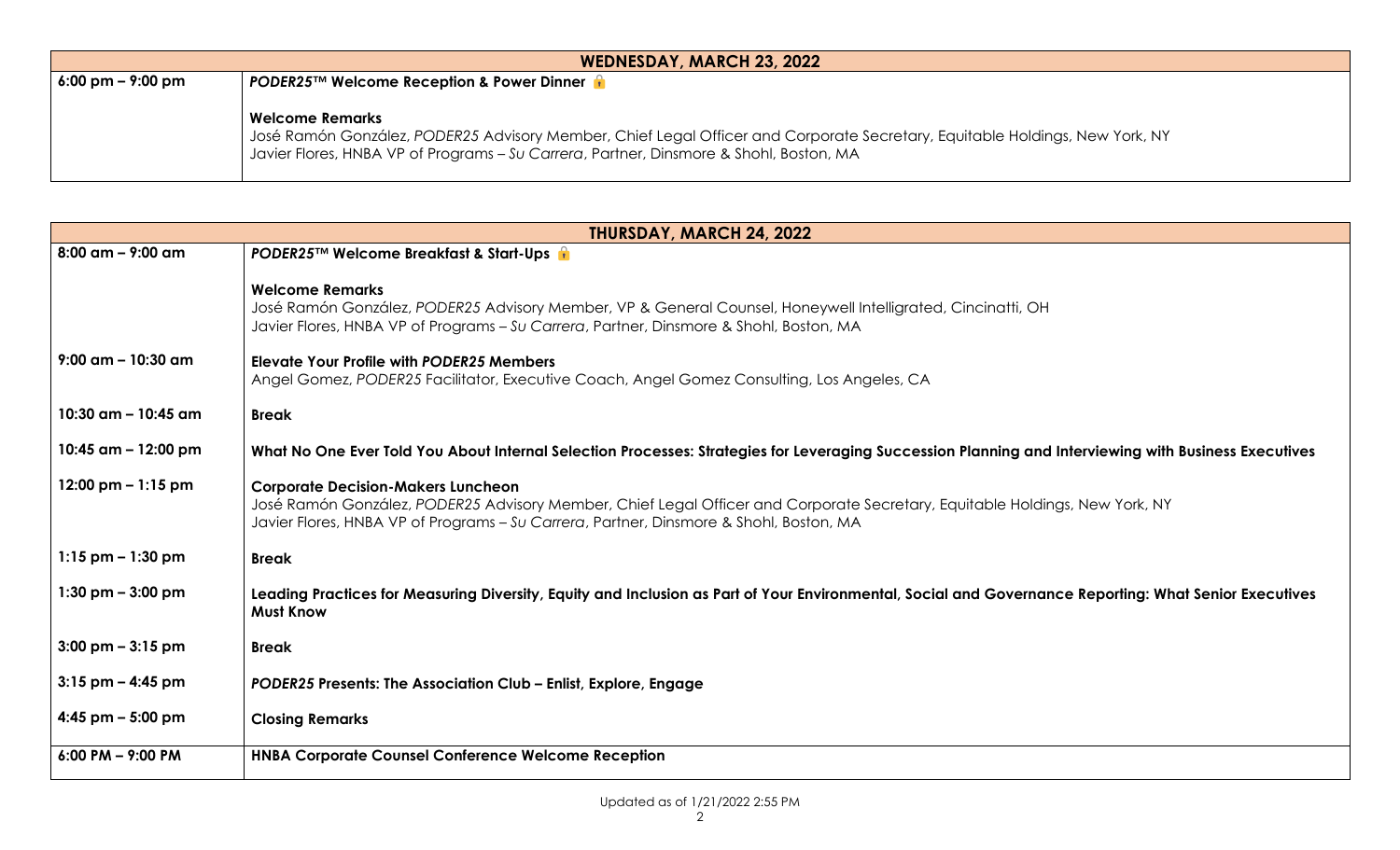| <b>FRIDAY, MARCH 25, 2022</b>                                                                                                                                                                                                                                                                                                                                                                                                                                                                                                                                                                                                                                                                                              |                                |                                                                                                                                                                                                                                                                                                                                                                                                                                                                                                                                                                                                                                                                                                                                                                                                                                                                        |                                                                                                                                                                                                                                                                                                                                                                                                                                                                                                                                                                                                                                                                                                                                                                                                                                                                   |                                                                                                                                                                                                                                                                                                                                                                                                                                                                                                                                                                                                                                                                                                                                                                                                                                                                                                                                                                                                                                                                                        |  |  |
|----------------------------------------------------------------------------------------------------------------------------------------------------------------------------------------------------------------------------------------------------------------------------------------------------------------------------------------------------------------------------------------------------------------------------------------------------------------------------------------------------------------------------------------------------------------------------------------------------------------------------------------------------------------------------------------------------------------------------|--------------------------------|------------------------------------------------------------------------------------------------------------------------------------------------------------------------------------------------------------------------------------------------------------------------------------------------------------------------------------------------------------------------------------------------------------------------------------------------------------------------------------------------------------------------------------------------------------------------------------------------------------------------------------------------------------------------------------------------------------------------------------------------------------------------------------------------------------------------------------------------------------------------|-------------------------------------------------------------------------------------------------------------------------------------------------------------------------------------------------------------------------------------------------------------------------------------------------------------------------------------------------------------------------------------------------------------------------------------------------------------------------------------------------------------------------------------------------------------------------------------------------------------------------------------------------------------------------------------------------------------------------------------------------------------------------------------------------------------------------------------------------------------------|----------------------------------------------------------------------------------------------------------------------------------------------------------------------------------------------------------------------------------------------------------------------------------------------------------------------------------------------------------------------------------------------------------------------------------------------------------------------------------------------------------------------------------------------------------------------------------------------------------------------------------------------------------------------------------------------------------------------------------------------------------------------------------------------------------------------------------------------------------------------------------------------------------------------------------------------------------------------------------------------------------------------------------------------------------------------------------------|--|--|
| $8:00$ AM - 9:00 AM                                                                                                                                                                                                                                                                                                                                                                                                                                                                                                                                                                                                                                                                                                        |                                | <b>Friends of Bill W. Meeting</b>                                                                                                                                                                                                                                                                                                                                                                                                                                                                                                                                                                                                                                                                                                                                                                                                                                      |                                                                                                                                                                                                                                                                                                                                                                                                                                                                                                                                                                                                                                                                                                                                                                                                                                                                   |                                                                                                                                                                                                                                                                                                                                                                                                                                                                                                                                                                                                                                                                                                                                                                                                                                                                                                                                                                                                                                                                                        |  |  |
| $9:00$ AM - $9:30$ AM                                                                                                                                                                                                                                                                                                                                                                                                                                                                                                                                                                                                                                                                                                      |                                | <b>Plenary Breakfast</b>                                                                                                                                                                                                                                                                                                                                                                                                                                                                                                                                                                                                                                                                                                                                                                                                                                               |                                                                                                                                                                                                                                                                                                                                                                                                                                                                                                                                                                                                                                                                                                                                                                                                                                                                   |                                                                                                                                                                                                                                                                                                                                                                                                                                                                                                                                                                                                                                                                                                                                                                                                                                                                                                                                                                                                                                                                                        |  |  |
| $9:30$ AM - 10:45 AM                                                                                                                                                                                                                                                                                                                                                                                                                                                                                                                                                                                                                                                                                                       | <b>CCC2022 OPENING PLENARY</b> |                                                                                                                                                                                                                                                                                                                                                                                                                                                                                                                                                                                                                                                                                                                                                                                                                                                                        |                                                                                                                                                                                                                                                                                                                                                                                                                                                                                                                                                                                                                                                                                                                                                                                                                                                                   |                                                                                                                                                                                                                                                                                                                                                                                                                                                                                                                                                                                                                                                                                                                                                                                                                                                                                                                                                                                                                                                                                        |  |  |
| $11:00$ AM - 12:15 PM                                                                                                                                                                                                                                                                                                                                                                                                                                                                                                                                                                                                                                                                                                      | CLE'S                          |                                                                                                                                                                                                                                                                                                                                                                                                                                                                                                                                                                                                                                                                                                                                                                                                                                                                        |                                                                                                                                                                                                                                                                                                                                                                                                                                                                                                                                                                                                                                                                                                                                                                                                                                                                   |                                                                                                                                                                                                                                                                                                                                                                                                                                                                                                                                                                                                                                                                                                                                                                                                                                                                                                                                                                                                                                                                                        |  |  |
| Advocacy & Litigation Track - Panel #1 +                                                                                                                                                                                                                                                                                                                                                                                                                                                                                                                                                                                                                                                                                   |                                | Corporate Counsel Track - Panel #1 +                                                                                                                                                                                                                                                                                                                                                                                                                                                                                                                                                                                                                                                                                                                                                                                                                                   | Public Interest/Government Track - Panel #1 +                                                                                                                                                                                                                                                                                                                                                                                                                                                                                                                                                                                                                                                                                                                                                                                                                     | The Art of Successful Lawyering Track -<br>Panel #1 $+$                                                                                                                                                                                                                                                                                                                                                                                                                                                                                                                                                                                                                                                                                                                                                                                                                                                                                                                                                                                                                                |  |  |
| <b>Pulling Back the Curtain on Corporate</b><br><b>Monitorships</b><br>A thoughtful discussion among<br>practitioners and a representative from<br>the Department of Justice on the inner<br>workings of corporate monitorships. The<br>discussion will cover the selection process,<br>responsibilities, recent trends, and diversity<br>and inclusion considerations.<br><b>MODERATOR</b><br>Sandra Gonzalez, Shareholder, Greenberg<br>Traurig, Austin, TX<br><b>PANELISTS</b><br>Elsa Manzanares, Partner, Stinson, Dallas,<br>TX<br>Mayling Blanco, Partner, Norton Rose<br>Fulbright, New York, NY<br>Carlos Lopez, Trial Attorney, U.S.<br>Department of Justice, Criminal Division,<br>Fraud Section, New York, NY |                                | The Internet of Things and The Future of<br><b>Supply Chain</b><br>The Internet of Things and connected<br>devices have ushered in a broad array of<br>fascinating legal issues. On the one hand<br>the IoT has presented numerous exciting<br>opportunities for businesses who seek to<br>enhance data collection and supply<br>chain operations in industries such as<br>healthcare, telecommunications, and the<br>food and beverage industry. On the other<br>hand, the IoT has elevated legal<br>concerns about privacy and<br>cybersecurity that need to be discussed<br>and addressed. In this panel, we will<br>discuss these riveting and timely issues.<br><b>MODERATOR</b><br>Christopher Suarez, Attorney, Steptoe &<br>Johnson, Washington, DC<br><b>PANELISTS</b><br>Ida Wahlquist-Ortiz, Associate General<br>Counsel, BrightInsight, San Francisco, CA | The State of State-Legal Marijuana Regulation<br>in the United States: Implications for Corporate<br>Counsel<br>The panel will provide an overview of<br>cannabis-related regulatory issues facing non-<br>marijuana companies today. Panelists will<br>cover at a high level the federal and state<br>regulatory regimes governing cannabis<br>products, issues raised for banks and lenders<br>seeking to finance such businesses, labor and<br>employment issues faced by companies<br>operating in state-legal marijuana states, and<br>equity issues raised by state-legal regulatory<br>regimes. The panel also could include the<br>perspective of a state regulator.<br><b>MODERATOR</b><br>Agustin Rodriguez, Partner, Troutman Pepper,<br>Washington, DC<br><b>PANELISTS</b><br>Dorothy Parson McDermott, Principal, Jackson<br>Lewis, Indianapolis, IN | GOOD Guys + Men in the Mix: Male Allyship<br>and Success in the Law<br>GOOD Guys is a program created by the<br>National Conference of Women's Bar<br>Associations to integrate DE&I with male<br>leaders. See www.goodguysinlaw.com.<br>Men in the Mix was a project of the ABA's<br>Commission on Women to assess how DE&I<br>can better engage male allies. The two<br>programs together provide a wide array of<br>information for male allies including a<br>presentation about how to ensure<br>companies are benefiting from DE&I, and<br>why male leaders are so important, as well<br>as a panel of GOOD Guys who explain why<br>they care and why and how other male<br>leaders can succeed at DE&I, GOOD<br>stands for Guys Overcoming Obstacles to<br>Diversity. NCWBA has high level<br>connections to recruit GOOD Guys for the<br>panel portion. Possibly Bob Bodian of Mintz<br>Levin, and a high-level corporate lawyer -<br>possibly Miguel Molina with Google - there<br>are lots of possibilities to select high level<br>speakers who will draw attendees. A two- |  |  |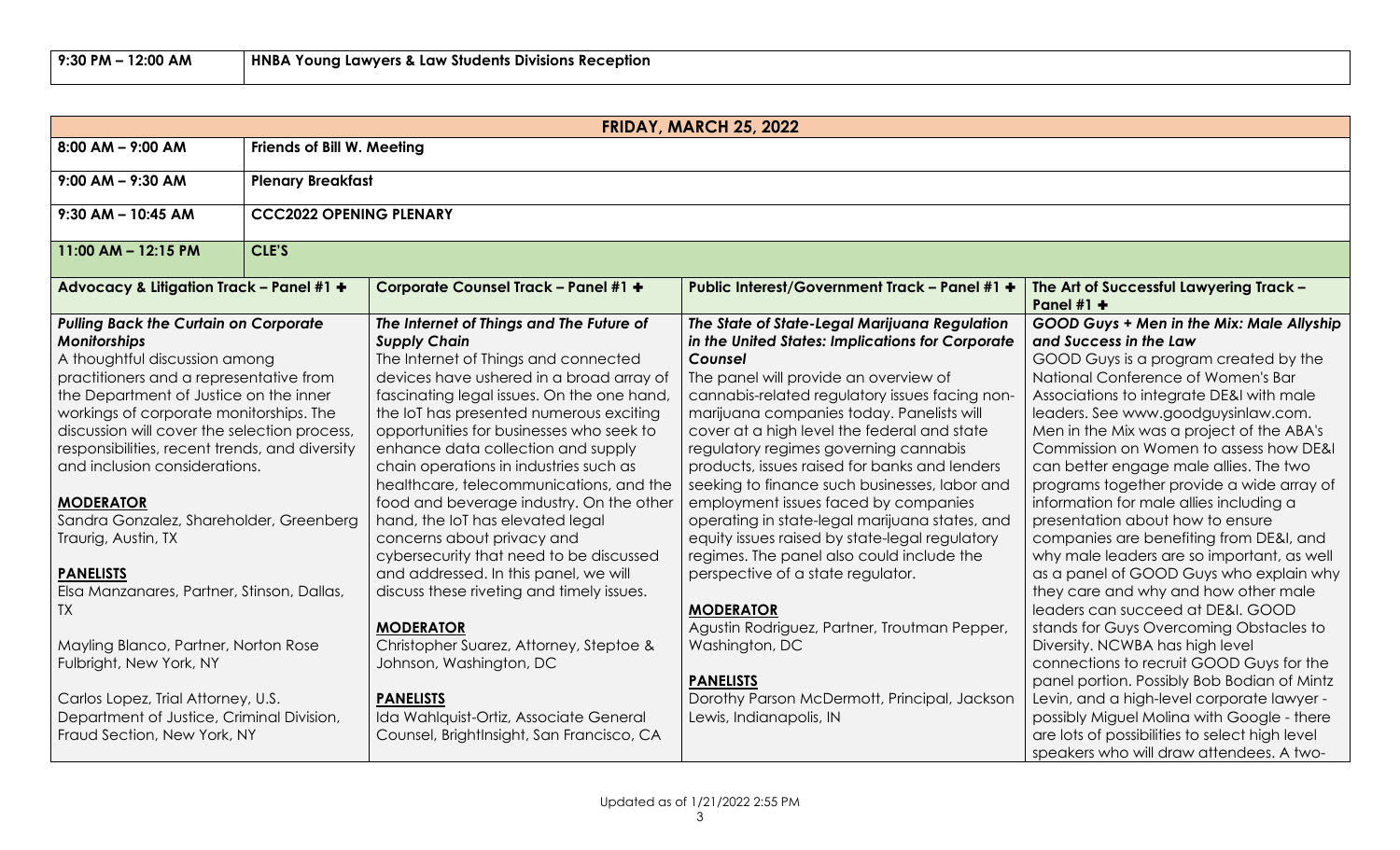| Washington, DC                                                       | Kamil Shields, Partner, Sullivan & Cromwell, | Juan Castillo, Chief Operating Officer, BT<br>Federal, Reston, VA                    |                                                                                           | hour program is ideal. Contact Teresa Beck<br>for more info.               |
|----------------------------------------------------------------------|----------------------------------------------|--------------------------------------------------------------------------------------|-------------------------------------------------------------------------------------------|----------------------------------------------------------------------------|
|                                                                      |                                              |                                                                                      |                                                                                           |                                                                            |
|                                                                      |                                              | Sonia Zeledon, Head of Privacy and                                                   |                                                                                           | <b>MODERATOR</b>                                                           |
|                                                                      |                                              | Compliance, The Hershey Company,                                                     |                                                                                           | Robert Maldonado, Counsel, Wolf                                            |
|                                                                      |                                              | Miami, FL                                                                            |                                                                                           | Greenfield, New York, NY                                                   |
|                                                                      |                                              |                                                                                      |                                                                                           | <b>PANELISTS</b>                                                           |
|                                                                      |                                              |                                                                                      |                                                                                           | Sheryl Axelrod, President, Axelrod Firm,                                   |
|                                                                      |                                              |                                                                                      |                                                                                           | Philadelphia, PA                                                           |
|                                                                      |                                              |                                                                                      |                                                                                           | Teresa Beck, Managing Shareholder of                                       |
|                                                                      |                                              |                                                                                      |                                                                                           | Arizona and Nevada, Co-Chair of DE&I                                       |
|                                                                      |                                              |                                                                                      |                                                                                           | Committee Klinedinst Law, San Diego, CA                                    |
|                                                                      |                                              |                                                                                      |                                                                                           | Hon. Peter M. Reyes, Jr., Judge, Minnesota                                 |
|                                                                      |                                              |                                                                                      |                                                                                           | Court of Appeals, St. Paul, MN                                             |
|                                                                      |                                              |                                                                                      |                                                                                           |                                                                            |
| 12:15 PM - 12:45 PM                                                  | <b>Plenary Lunch</b>                         |                                                                                      |                                                                                           |                                                                            |
| 12:45 PM - 2:00 PM                                                   | <b>AFTERNOON PLENARY</b>                     |                                                                                      |                                                                                           |                                                                            |
|                                                                      |                                              |                                                                                      |                                                                                           |                                                                            |
| $2:15$ PM $-3:30$ PM                                                 | CLE'S                                        |                                                                                      |                                                                                           |                                                                            |
| Advocacy & Litigation Track - Panel #2 +                             |                                              | <b>Corporate Counsel Track - Panel #2 +</b>                                          | Public Interest/Government Track - Panel #2 +                                             | The Art of Successful Lawyering Track -                                    |
|                                                                      |                                              |                                                                                      |                                                                                           | Panel $#2 +$                                                               |
| <b>Advanced Investigation Techniques and</b>                         |                                              | <b>Behind the Ransomware Iron Curtain</b>                                            | <b>Recent Legislation and Judicial Decisions</b>                                          | <b>Effective DEI Solutions in Remote and Hybrid</b>                        |
| <b>Best Practices to Avoid Employment</b>                            |                                              | This panel will explore the critical role that                                       | <b>Affecting the LGBT Community</b>                                                       | <b>Workplaces</b>                                                          |
| litigation<br>We will be covering the following topics:              |                                              | counsel must play in the development of<br>any organization's cybersecurity program. | In 2021, state legislatures across the country<br>considered or enacted numerous measures | Two years into the new normal,<br>organizations of all types and sizes are |
| Categorizing the Nature of the                                       |                                              | It will cover topics such as cyber policies,                                         | affecting the LGBT community, including                                                   | grappling with the question of how to                                      |
|                                                                      |                                              | incident response, and engagement with                                               | single-sex facility restrictions, bills excluding                                         | ensure that their Diversity, Equity & Inclusion                            |
| Complaint/Concern, How to Capture<br>Complaints/Concerns, Conflicts, |                                              | regulators. It will also cover links between                                         | transgender youth from sports, religious                                                  | objectives are achievable in the remote                                    |
| Interacting with Witnesses, The Importance                           |                                              | an organization's risk management                                                    | exemption bills, and bills preempting local                                               | and hybrid workplace. Join a panel of in-                                  |
| of Recognizing Biases and Keeping them                               |                                              | program and work on data protection                                                  | LGBT protections. This panel will address such                                            | house and outside counsel for a frank                                      |
| in Check, How to Avoid Being Called as a                             |                                              | and network defense. Panel will also offer                                           | state legislation, and will explore other                                                 | conversation about issues like building and                                |
| Witness, Effective Use of Internal and                               |                                              | an opportunity most companies and                                                    | initiatives and judicial developments affecting                                           | evolving workplace culture with remote                                     |
| <b>External Resources, Corrective</b>                                |                                              | corporate counsel never have - a peek                                                | the LGBT community.                                                                       | employees, ensuring equitable mentoring                                    |
|                                                                      | Action/Mandatory Reporting, Preservation     | behind the curtain of the ransomware                                                 |                                                                                           | and advancement opportunities, and how                                     |
| Obligations. We will also cover how to                               |                                              | epidemic and a chance to delve into the                                              |                                                                                           |                                                                            |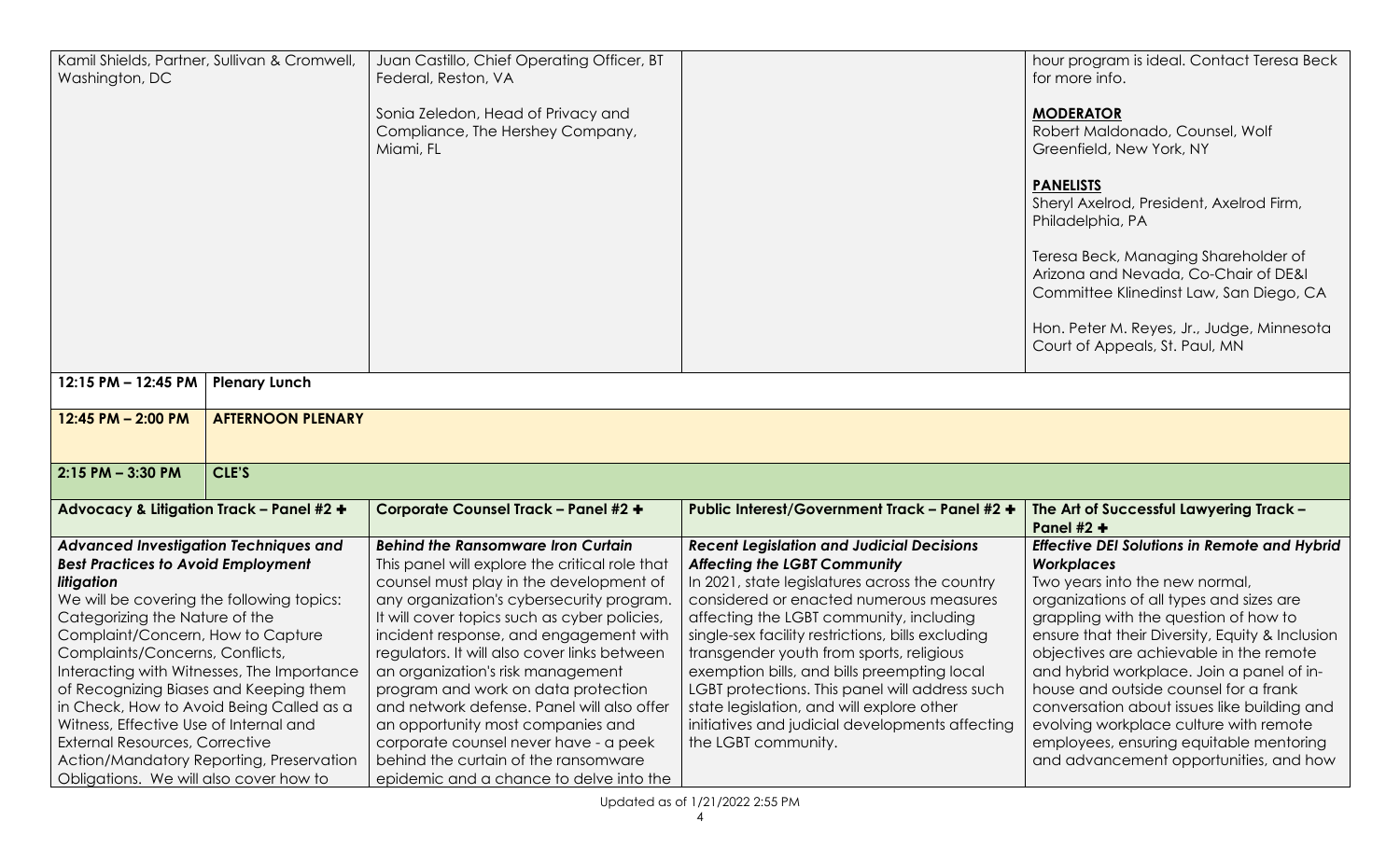| handle and best practices when a<br>business is investigated by the Department<br>of Labor (wage and hour and FMLA), the<br>U.S. Equal Employment Opportunity<br>Commission (onsite visits and Requests for<br>Information, when investigating<br>employment discrimination claims) and<br>the Department of Homeland Security,<br>Immigration and Customs Enforcement (I-9<br>audits).<br><b>MODERATOR</b><br><b>PANELISTS</b> | difficult questions lawyers face during an<br>attack. We will cover three main areas -<br>how ransomware criminal groups<br>operate, the lifecycle of a ransomware<br>attack as seen from the attacker and the<br>victim, and then a short tabletop exercise<br>that includes audience participation in<br>dealing with the questions lawyers face,<br>including such ethical dilemmas as<br>whether to pay and notifying law<br>enforcement.<br><b>MODERATOR</b><br>Guillermo Christensen, Office Managing<br>Partner, Ice Miller, Washington, DC<br><b>PANELISTS</b><br>Victoria Beckman, Lead, Digital Crimes<br>Unit - Americas Region   Corporate,<br>External & Legal Affairs at Microsoft, Fort<br>Lauderdale, FL<br>Lynda Daniel, Senior Risk Advisor,<br>McKinsey & Co., New York, NY<br>Sergio Oeheninger, Partner, Morgan<br>Lewis, Washington, DC<br>Michael Pastor, Director, Tricarico Institute<br>for the Business of Law and In-House<br>Counsel, Adjunct Professor of Law, New<br>York Law School, New York, NY | <b>MODERATOR</b><br>Gabe Zorogastua, Polsinelli, Kansas City, MO<br><b>PANELISTS</b> | your organization can move the needle on<br>DEI.<br><b>MODERATOR</b><br>Melissa Muro LaMere, Partner, Maslon,<br>Minneapolis, MN<br><b>PANELISTS</b><br>Janea Hawkins, Attorney, Jackson Lewis,<br>Washington, DC<br>Arlene Zalayet, Executive Vice-President<br>and General Attorney, Liberty Mutual,<br>Boston, MA |  |
|---------------------------------------------------------------------------------------------------------------------------------------------------------------------------------------------------------------------------------------------------------------------------------------------------------------------------------------------------------------------------------------------------------------------------------|-----------------------------------------------------------------------------------------------------------------------------------------------------------------------------------------------------------------------------------------------------------------------------------------------------------------------------------------------------------------------------------------------------------------------------------------------------------------------------------------------------------------------------------------------------------------------------------------------------------------------------------------------------------------------------------------------------------------------------------------------------------------------------------------------------------------------------------------------------------------------------------------------------------------------------------------------------------------------------------------------------------------------------------|--------------------------------------------------------------------------------------|----------------------------------------------------------------------------------------------------------------------------------------------------------------------------------------------------------------------------------------------------------------------------------------------------------------------|--|
| $2:15$ PM $-$ 3:45 PM                                                                                                                                                                                                                                                                                                                                                                                                           | HNBA/VIA SU DINERO™ - Sponsored by Prudential                                                                                                                                                                                                                                                                                                                                                                                                                                                                                                                                                                                                                                                                                                                                                                                                                                                                                                                                                                                     |                                                                                      |                                                                                                                                                                                                                                                                                                                      |  |
| $2:15$ PM $-$ 4:15 PM                                                                                                                                                                                                                                                                                                                                                                                                           | HNBA/VIA Corporate Diverse Recruiting Meet & Greet - Sponsored by Apple                                                                                                                                                                                                                                                                                                                                                                                                                                                                                                                                                                                                                                                                                                                                                                                                                                                                                                                                                           |                                                                                      |                                                                                                                                                                                                                                                                                                                      |  |
| $3:00$ PM $-$ 4:00 PM                                                                                                                                                                                                                                                                                                                                                                                                           | HNBA/VIA 11 <sup>th</sup> Annual Speed Networking & Corporate Connections Program                                                                                                                                                                                                                                                                                                                                                                                                                                                                                                                                                                                                                                                                                                                                                                                                                                                                                                                                                 |                                                                                      |                                                                                                                                                                                                                                                                                                                      |  |
| 4:00 PM - 5:00 PM                                                                                                                                                                                                                                                                                                                                                                                                               | <b>Speed Networking Reception</b>                                                                                                                                                                                                                                                                                                                                                                                                                                                                                                                                                                                                                                                                                                                                                                                                                                                                                                                                                                                                 |                                                                                      |                                                                                                                                                                                                                                                                                                                      |  |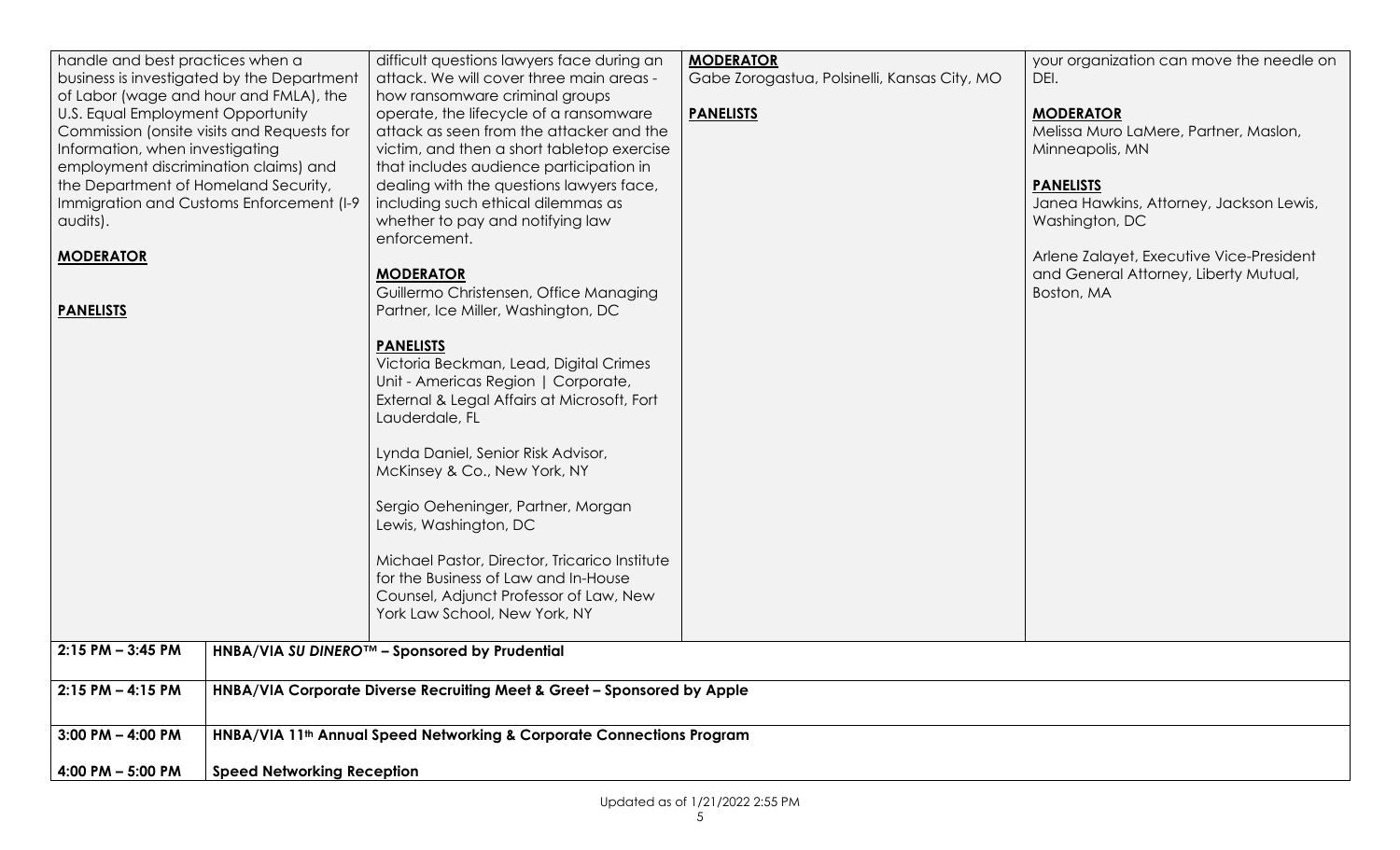| $3:45$ PM $-5:00$ PM                        | CLE'S |                                             |                                                     |                                                         |
|---------------------------------------------|-------|---------------------------------------------|-----------------------------------------------------|---------------------------------------------------------|
|                                             |       |                                             |                                                     |                                                         |
| Advocacy & Litigation Track - Panel #3 +    |       | <b>Corporate Counsel Track - Panel #3 +</b> | Public Interest/Government Track - Panel #3 +       | The Art of Successful Lawyering Track -<br>Panel #3 $+$ |
| <b>Cryptocurrencies and the Current</b>     |       | The Future of ESG: Best Practices for       | <b>Protect and Respect Latinas' Reproductive</b>    | In-House and Outside Counsel Pairs Share                |
| <b>Regulatory Landscape</b>                 |       | <b>Building an Effective ESG Program</b>    | <b>Rights and Justice</b>                           | <b>Best Practices</b>                                   |
| This panel will provide a general overview  |       | In today's environment, businesses are      | For the first time in almost half a century, Roe    | We propose a slight twist on the Corporate              |
| of cryptocurrencies and other digital       |       | encountering unprecedented                  | v. Wade and its progeny are being                   | Counsel track, to bring in additional                   |
| assets and the evolving regulatory          |       | <b>Environmental, Social and Governance</b> | challenged in an unprecedented manner in            | participants to the HNBA experience and                 |
| landscape surrounding them. Despite the     |       | (ESG) issues with serious implications that | both state legislatures and at the Unites States    | create value to attendee sponsors and                   |
| increasing popularity of these assets, the  |       | require trusted, specialized, and practical | Supreme Court. Recent laws, like Texas Senate       | members alike: Moderated panel of 3-4 in-               |
| law governing them is not well defined or   |       | advice. Regardless of size, businesses      | Bill 8, have taken dangerous steps to not only      | house counsel describe their experiences                |
| understood. This seminar will provide an    |       | must understand and address ESG             | end access to abortion care after 6 weeks but       | on the in-house side and what they've                   |
| introduction to several of the key issues   |       | concerns due to increasing scrutiny from    | also to undermine the rule of law by creating       | learned (vs. law firm life). Each will bring a          |
| and challenges that investors and           |       | various stakeholders, including investors,  | schemes that delegate enforcement and               | favorite outside counsel (OC) who really                |
| financial service providers will face as a  |       | government regulators, NGOs,                | bounties in an effort to avoid judicial review.     | "gets it" in providing legal services for that          |
| result of some of these uncertainties. This |       | employees, and consumers. As the focus      | Additionally, Mississippi's 15 week-ban is a        | client's approach. We'll explore how those              |
| panel will also discuss the rise of class   |       | on ESG continues to emerge, evolve, and     | direct assault on Roe and a case in which the       | OC adapted their firm approach to the in-               |
| actions in the cryptocurrency market,       |       | disrupt, there is an incredible opportunity | State is asking the Supreme Court to overturn       | house mindset to work well with that                    |
| damages issues related to blockchain        |       | for lawyers to participate in shaping the   | over five decades of precedent. Today, for          | company. Preference for diverse panelists,              |
| technology and cryptocurrency in civil      |       | future of their companies or firm. This     | the first time in fifty years people in large areas | especially strong Latinx role models.                   |
| litigation and cross-border regulatory      |       | panel will equip lawyers with the keys and  | of the South are without access to abortion         |                                                         |
| issues, including AML and FCPA, involving   |       | best practices to building an effective     | care. Currently, Latina's account for 25% of all    | <b>MODERATOR</b>                                        |
| cryptocurrencies.                           |       | ESG Program to address one of the most      | abortions. Join us for this timely conversation     | Leslie Reed, Associate General Counsel, &               |
|                                             |       | challenging, comprehensive, and             | on the current state of reproductive rights and     | Legal Director, Amazon, Seattle, WA                     |
| <b>MODERATOR</b>                            |       | powerful movements confronting              | its impact on Latinas and our community.            |                                                         |
|                                             |       | corporate America.                          |                                                     | <b>PANELISTS</b>                                        |
|                                             |       |                                             | <b>MODERATOR</b>                                    | Xavier Gutierrez, Transactional Real Estate             |
| <b>PANELISTS</b>                            |       | In this panel we aim to cover:              | Aracely Muñoz, Co-Chair, Diversity Equity           | Attorney, Miller Starr Regalia, Walnut Creek,           |
|                                             |       | • What is ESG and how is it changing?       | Inclusion and Intersectionality Task Force,         | CA                                                      |
|                                             |       | • Why is ESG important for both private     | Center for Reproductive Rights, Washington,         |                                                         |
|                                             |       | and public businesses of all sizes?         | <b>DC</b>                                           |                                                         |
|                                             |       | • Who are the ESG stakeholders and what     |                                                     |                                                         |
| is driving its significance?                |       |                                             | <b>PANELISTS</b>                                    |                                                         |
|                                             |       | • What laws and regulations are driving     | Lourdes Rivera, Senior Vice President, Center       |                                                         |
|                                             |       | <b>ESG?</b>                                 | for Reproductive Rights, Brooklyn, NY               |                                                         |
|                                             |       | • What are some the important keys to an    |                                                     |                                                         |
|                                             |       | effective ESG Program?                      |                                                     |                                                         |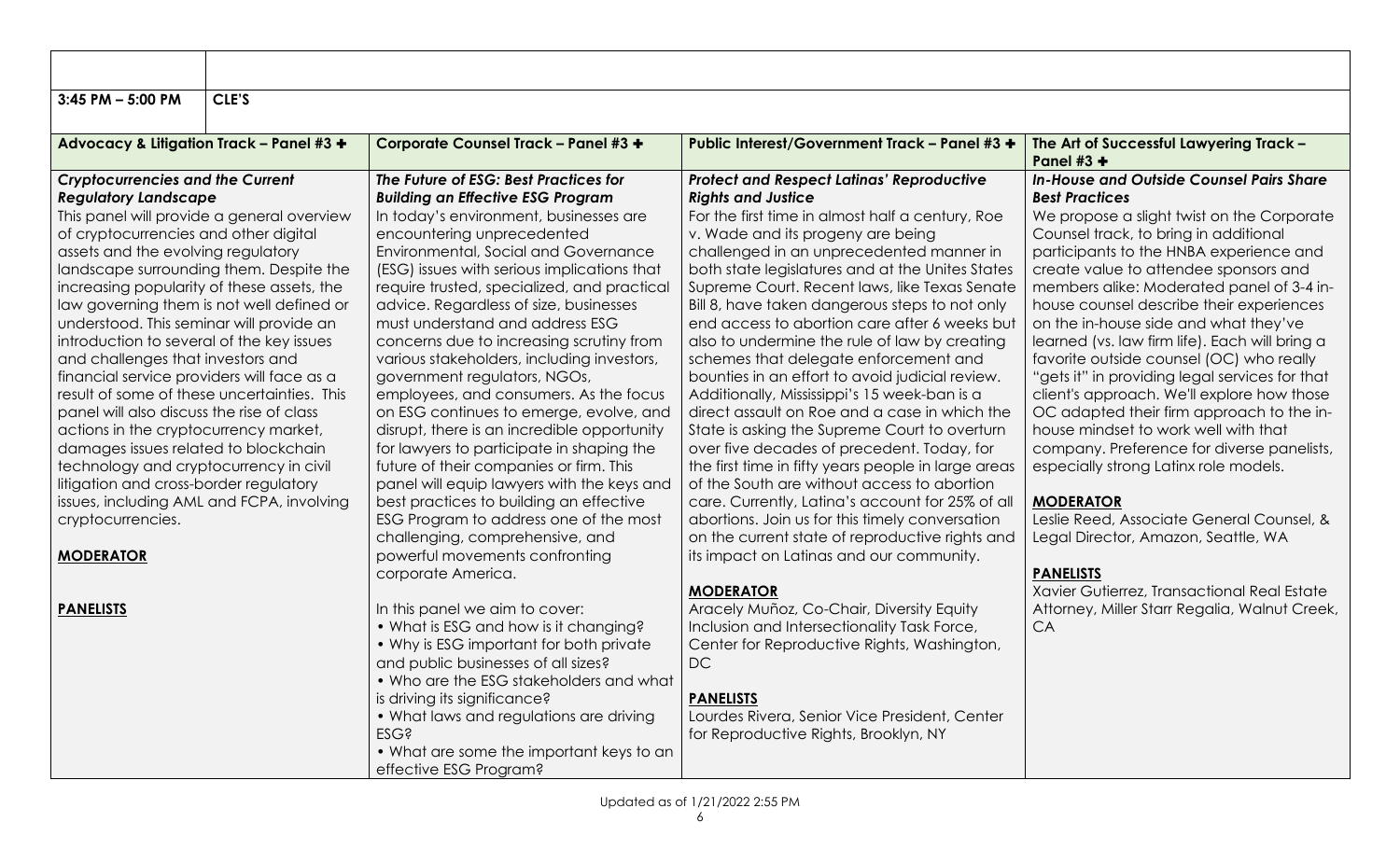|                            |                                           | <b>MODERATOR</b>                                  | Lupe Rodriguez, Executive Director, National<br>Latina Institute for Reproductive Justice,<br>Oakland, CA |  |
|----------------------------|-------------------------------------------|---------------------------------------------------|-----------------------------------------------------------------------------------------------------------|--|
|                            |                                           | <b>PANELISTS</b>                                  | Herminia Palacio, President and CEO,<br>Guttmacher Institute, New York, NY                                |  |
| $5:30$ PM $- 7:00$ PM      | <b>VIP Reception (by invitation only)</b> |                                                   |                                                                                                           |  |
| 7:00 PM - 9:30 PM          |                                           | <b>HNBA Top Lawyers Under 40 Awards Reception</b> |                                                                                                           |  |
| $10:00$ PM $- 12:00$<br>AM | <b>HNBA LGBT Division Soirée</b>          |                                                   |                                                                                                           |  |

| SATURDAY, MARCH 26, 2022                                                            |                                                                                                                                                                       |                                             |                                              |                                                    |  |  |
|-------------------------------------------------------------------------------------|-----------------------------------------------------------------------------------------------------------------------------------------------------------------------|---------------------------------------------|----------------------------------------------|----------------------------------------------------|--|--|
| $8:00$ AM $-$ 9:00 AM                                                               |                                                                                                                                                                       | <b>Friends of Bill W. Meeting</b>           |                                              |                                                    |  |  |
| $9:00$ AM $-$ 9:30 AM                                                               |                                                                                                                                                                       |                                             |                                              |                                                    |  |  |
|                                                                                     | <b>Plenary Breakfast</b>                                                                                                                                              |                                             |                                              |                                                    |  |  |
| $9:30$ AM - 10:45 AM                                                                | <b>HNBA Latina Commission Plenary</b><br>Join us in the Breakfast Plenary to discuss how Latina voices are being silenced and what we can do to magnify them instead. |                                             |                                              |                                                    |  |  |
| 11:00 AM $-$ 12:15 PM                                                               | CLE'S                                                                                                                                                                 |                                             |                                              |                                                    |  |  |
| Advocacy & Litigation Track - Panel #4 +                                            | <b>Corporate Counsel Track - Panel #4 +</b><br><b>Public Interest/Government Track - Panel</b><br>The Art of Successful Lawyering Track -<br>Panel $#4 +$<br>$#4 +$   |                                             |                                              |                                                    |  |  |
| <b>Viral Litigation: How COVID-19 has</b>                                           |                                                                                                                                                                       | A Year Later: In-House Counsel's Continued  | 2022 Pathways to the Judiciary               | <b>What's Next? Legal Career Options or Pivots</b> |  |  |
| <b>Impacted Litigation Trends Across Various</b>                                    |                                                                                                                                                                       | <b>Struggle to Manage Remote and Hybrid</b> | The HNBA Judicial Division is seeking to     |                                                    |  |  |
| <b>Industries</b>                                                                   |                                                                                                                                                                       | <b>Workforces in the COVID Era</b>          | expand the number of qualified               | <b>MODERATOR</b>                                   |  |  |
| We propose discussing a few major                                                   |                                                                                                                                                                       | One year ago, this panel of experts walked- | candidates for judicial office by            |                                                    |  |  |
| developments in litigation as a result of the                                       |                                                                                                                                                                       | through their experiences and concerns, as  | encouraging applications from persons of     |                                                    |  |  |
| COVID-19 pandemic. For example, we                                                  | COVID turned our daily work-lives as<br>color and groups historically unrepresented<br><b>PANELISTS</b>                                                               |                                             |                                              |                                                    |  |  |
| intend to discuss employment litigation<br>employment lawyers upside down. Now, in  |                                                                                                                                                                       |                                             | or underrepresented in the Judiciary. The    | Ignacio Sandoval, Partner, Morgan, Lewis &         |  |  |
| related to vaccine mandates; class action<br>a world where government mandates have |                                                                                                                                                                       |                                             | Pathways to the Judiciary CLE is a panel of  | Bockius, Washington, DC                            |  |  |
|                                                                                     | litigation, including various class action<br>come, gone and (in some places) come<br>experienced jurists who will give attendees                                     |                                             |                                              |                                                    |  |  |
| lawsuits against educational institutions for                                       |                                                                                                                                                                       | back again, workers have refused to return  | an idea of the different paths that they     | Sonia Zeledon, Head of Privacy and                 |  |  |
| shifting to remote modality during the                                              |                                                                                                                                                                       | to their previous workplaces, and           | have taken which ultimately led to a         | Compliance, The Hershey Company,                   |  |  |
| pandemic; and various intellectual                                                  |                                                                                                                                                                       | employers reimagine their workplaces, it    | position on the bench. They will share their | Miami, FL                                          |  |  |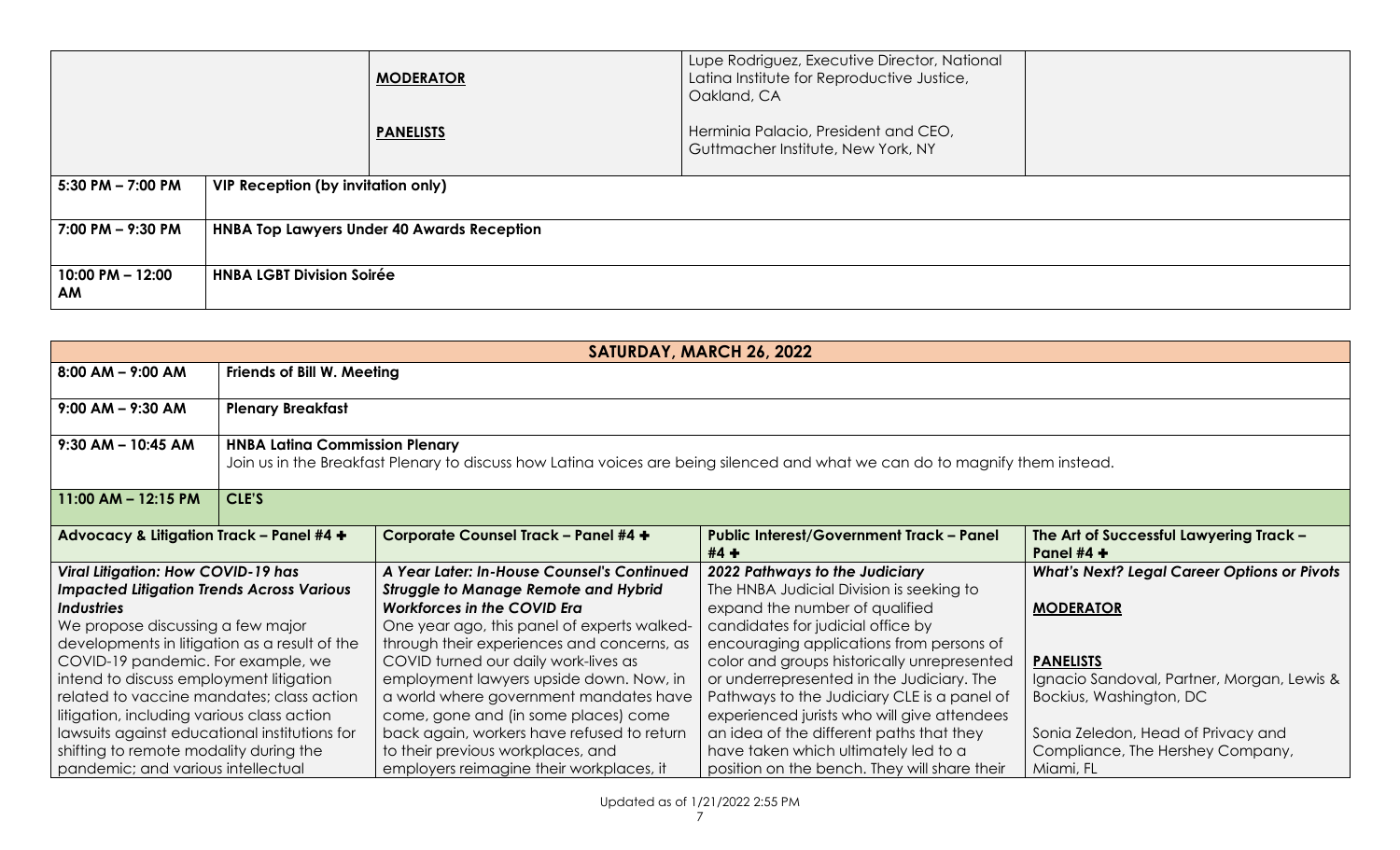| property issues related to COVID-19.<br>Discussion of how litigation has changed<br>during covid, remote depositions, remote<br>hearings, remote evidentiary hearings.<br><b>MODERATOR</b><br><b>PANELISTS</b><br>Al Araiza, Partner, Perkins Coie, Palo Alto,<br>CA<br>Ashlee Aguiar, Attorney, Davis Wright<br>Tremaine, Portland, OR<br>Román D. Hernández, Managing Partner,<br>Troutman Pepper, Portland, OR<br>Iván Resendiz-Gutierrez, Litigation and<br>Appellate Attorney, Miller Nash, Portland,<br><b>OR</b> |                          | seems that the world may never be the<br>same for in-house employment lawyers.<br>Please join our panel of in-house experts,<br>who will revisit and update their previous<br>discussions about their handling of a variety<br>of emerging Zoom and COVID-related era<br>issues, including workers refusing to return to<br>work, remote investigations, return to work<br>safety issues, disciplining employees and<br>remote documentation best practices,<br>attorney-client privilege issues, and<br>immigration/cross-border inquiries because<br>of remote working.<br><b>MODERATOR</b><br>Christopher Pardo, Partner, Hunton<br>Andrews Kurth, Boston, MA<br><b>PANELISTS</b><br>Lynn Trevino-Legler, Senior Employment<br>Attorney, Waddell & Reed, Overland Park,<br><b>KS</b><br>Mike Jackson, Assistant General Counsel,<br>Microsoft, Seattle, WA<br>Sonia Low, VP, General Counsel and<br>Corporate Secretary, Javits Convention<br>Center, New York, NY<br>Alexandra Geiger, Senior Associate<br>General Counsel, Enel North America, | experiences on how to become a judge<br>either through election, appointment or life<br>and retentions vote terms in Federal, State,<br>and local courts. The Panel would consist of<br>varied group of five judges who represents<br>diverse jurisdictions - both geographically<br>and type of court - and other backgrounds.<br><b>MODERATOR</b><br>Hon. Javier Vargas, Family Court Judge,<br>Kings County, NY<br><b>PANELISTS</b><br>Hon. Analisa Torres, USDC SDNY<br>Hon. Lourdes Ventura, Queens County, NY<br>Hon. Ariel E. Belen (Ret.),<br>Arbitrator/Mediator, JAMS, New York, NY<br>Hon. Catherine Torres-Stahl, 175th Criminal<br>DC | Michael A. Fernández, Counsel, Rivero<br>Mestre, New York, NY |
|-------------------------------------------------------------------------------------------------------------------------------------------------------------------------------------------------------------------------------------------------------------------------------------------------------------------------------------------------------------------------------------------------------------------------------------------------------------------------------------------------------------------------|--------------------------|-----------------------------------------------------------------------------------------------------------------------------------------------------------------------------------------------------------------------------------------------------------------------------------------------------------------------------------------------------------------------------------------------------------------------------------------------------------------------------------------------------------------------------------------------------------------------------------------------------------------------------------------------------------------------------------------------------------------------------------------------------------------------------------------------------------------------------------------------------------------------------------------------------------------------------------------------------------------------------------------------------------------------------------------------------|----------------------------------------------------------------------------------------------------------------------------------------------------------------------------------------------------------------------------------------------------------------------------------------------------------------------------------------------------------------------------------------------------------------------------------------------------------------------------------------------------------------------------------------------------------------------------------------------------------------------------------------------------|---------------------------------------------------------------|
|                                                                                                                                                                                                                                                                                                                                                                                                                                                                                                                         |                          | Boston, MA                                                                                                                                                                                                                                                                                                                                                                                                                                                                                                                                                                                                                                                                                                                                                                                                                                                                                                                                                                                                                                          |                                                                                                                                                                                                                                                                                                                                                                                                                                                                                                                                                                                                                                                    |                                                               |
| 12:15 PM - 12:45 PM                                                                                                                                                                                                                                                                                                                                                                                                                                                                                                     | <b>Plenary Lunch</b>     |                                                                                                                                                                                                                                                                                                                                                                                                                                                                                                                                                                                                                                                                                                                                                                                                                                                                                                                                                                                                                                                     |                                                                                                                                                                                                                                                                                                                                                                                                                                                                                                                                                                                                                                                    |                                                               |
| 12:45 PM - 2:00 PM                                                                                                                                                                                                                                                                                                                                                                                                                                                                                                      | <b>AFTERNOON PLENARY</b> |                                                                                                                                                                                                                                                                                                                                                                                                                                                                                                                                                                                                                                                                                                                                                                                                                                                                                                                                                                                                                                                     |                                                                                                                                                                                                                                                                                                                                                                                                                                                                                                                                                                                                                                                    |                                                               |
|                                                                                                                                                                                                                                                                                                                                                                                                                                                                                                                         |                          |                                                                                                                                                                                                                                                                                                                                                                                                                                                                                                                                                                                                                                                                                                                                                                                                                                                                                                                                                                                                                                                     |                                                                                                                                                                                                                                                                                                                                                                                                                                                                                                                                                                                                                                                    |                                                               |
| $2:15$ PM $-$ 3:30 PM                                                                                                                                                                                                                                                                                                                                                                                                                                                                                                   | CLE'S                    |                                                                                                                                                                                                                                                                                                                                                                                                                                                                                                                                                                                                                                                                                                                                                                                                                                                                                                                                                                                                                                                     |                                                                                                                                                                                                                                                                                                                                                                                                                                                                                                                                                                                                                                                    |                                                               |